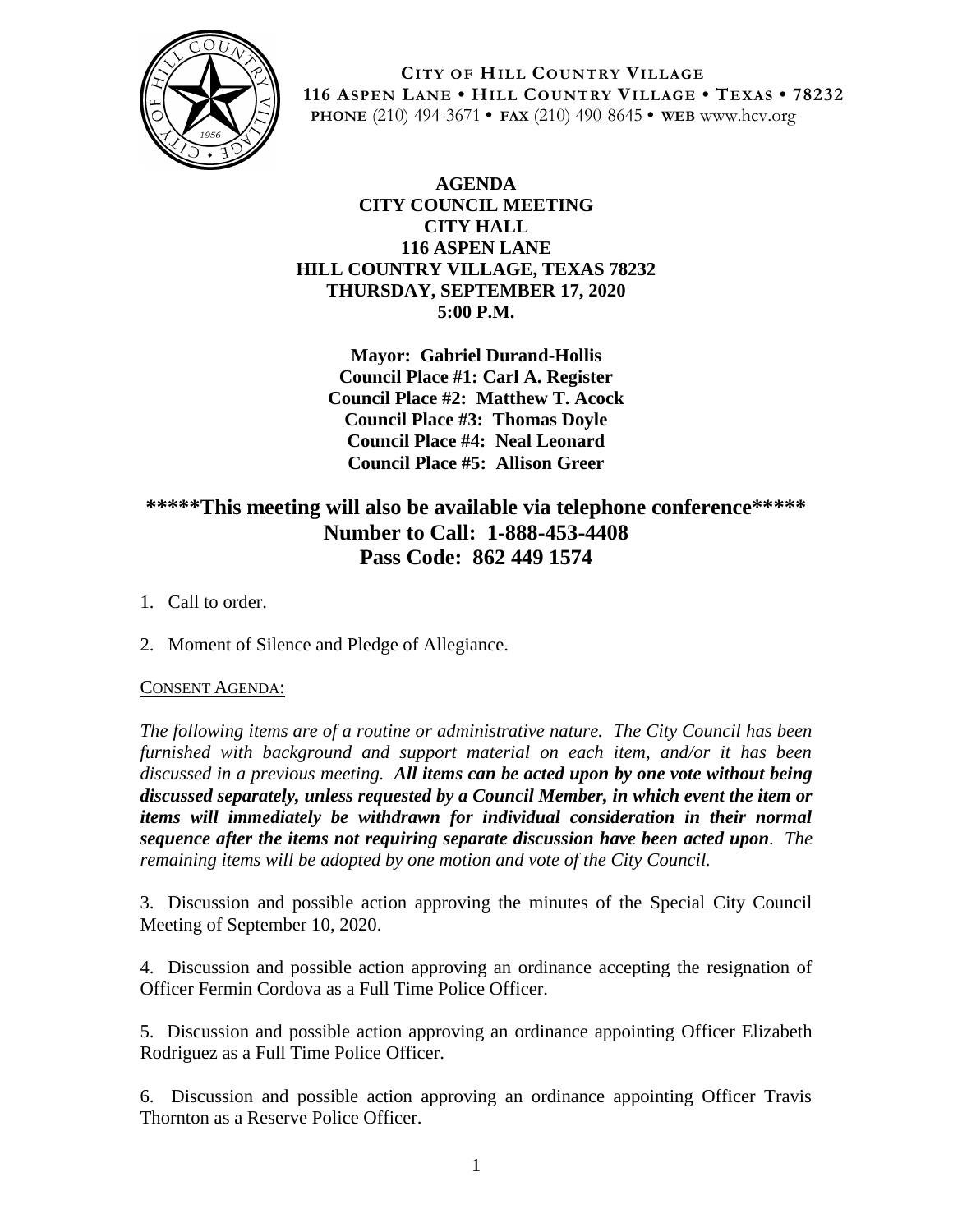#### INDIVIDUAL ITEMS FOR CONSIDERATION:

7. Citizens to be heard.

*At this time, citizens who have filled out a registration form prior to the start of the meeting may speak on any topic they wish to bring to the attention of the governing body so long as that topic is not on the agenda for this meeting. Citizens may speak on specific agenda items when that item is called for discussion. During the Citizens to be Heard section no council action may take place and no council discussion or response is required to the speaker. However, the Mayor or the City Administrator may make a statement of specific factual information in response to an inquiry or recite existing policy in response to an inquiry. A time limit of two minutes per speaker is permitted; the council may extend this time at their discretion.*

8. Discussion and possible action regarding "Change Order #002 dated September 1, 2020 to the HCV 2019 Street and Drainage Improvements Project.

9. Consideration and approval of an ordinance authorizing the issuance of "City of Hill Country Village, Texas General Obligation Bonds, Series 2020"; and other matters incident and related thereto.

10. Discussion and possible action on an ordinance of the City Council of the City of Hill Country Village, Texas, adopting and levying the tax rate on all taxable property within the corporate limits of the City of Hill Country Village, Texas for the year 2020.

11. Discussion and possible action on a resolution to ratify the property tax increase reflected in the City Budget for Fiscal Year 2020-2021.

12. Discussion regarding the July 31, 2020 and August 31, 2020 financial statements.

- 13. Report by Mayor on matters of community interest.
- 14. Report by City Administrator/Chief of Police on matters of community interest.
- 15. Adjourn.

*The Council reserves the right to discuss and appropriately act upon any item stated on this agenda in open session. The Council reserves the right to adjourn into executive session at any time during the course of this meeting to discuss any of the matters listed above, as authorized by Texas Government Code Sections 551.071 (Consultations with Attorney), 551.072 (Deliberations about Real Property), 551.073 (Deliberations about Gifts and Donations), 551.074 (Personnel Matters), 551.076 (Deliberations about Security Devices) and 551.087 (Economic Development). No action may be taken in Executive Session.*

## *A copy of this meeting's agenda packet is available for public inspection, review, and copying at City Hall during regular business hours.*

I certify that this notice of meeting was posted at City Hall at the date and time indicated below.